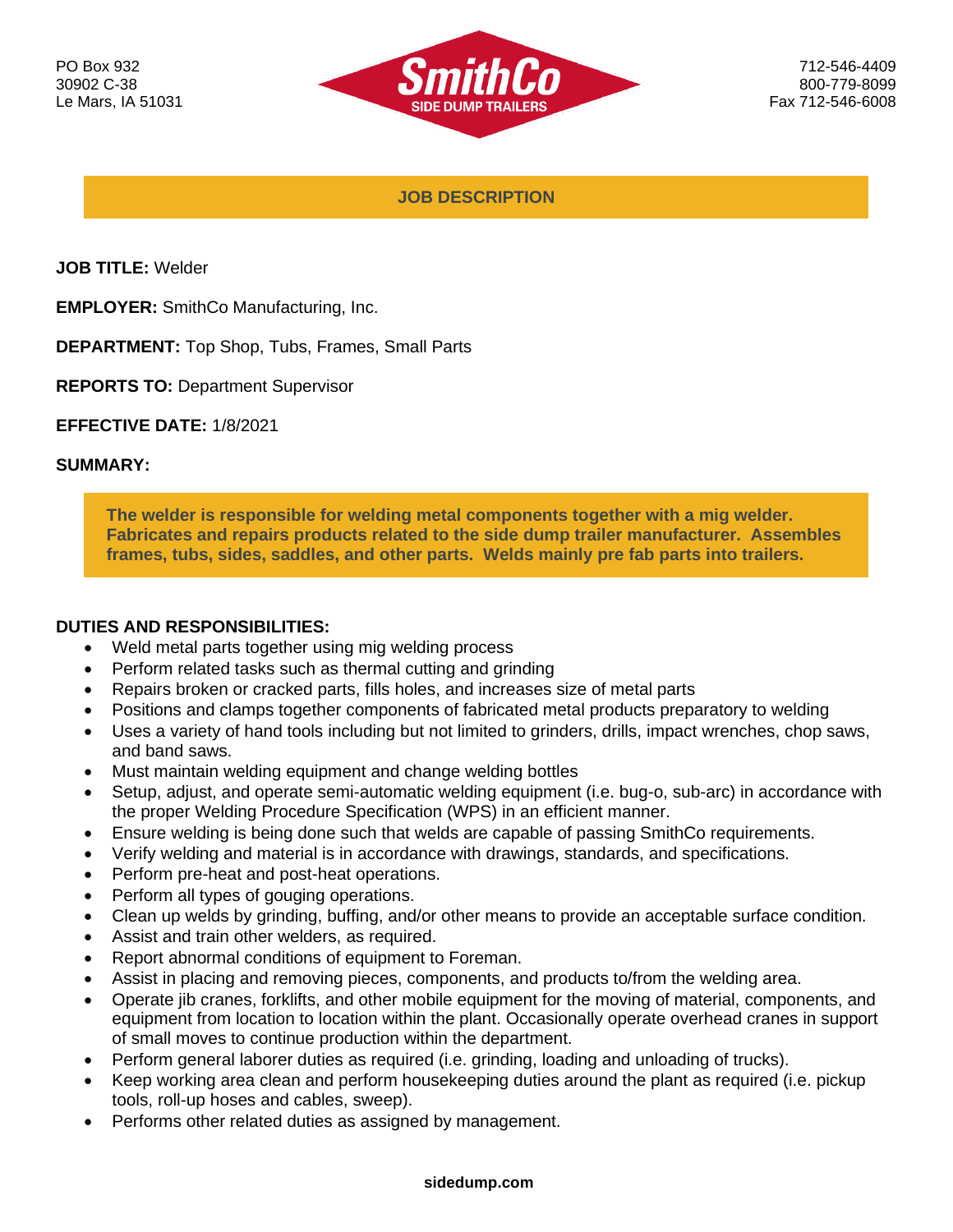

# **SUPERVISORY RESPONSIBILITIES:**

This job has no supervisory responsibilities.

# **QUALIFICATIONS:**

- Associate's Degree (AA) or equivalent from a two-year college or technical school, or six months to one-year related experience and/or training, or equivalent combination of education and experience.
- Capable of reading and understanding Engineering drawings, documents, weld symbols, and WPS's.
- Working knowledge of different types of cutting equipment.
- Mechanically Inclined and have the ability to read a tape measure.
- Ability to read blue prints.

# **COMPETENCIES:**

- **Adaptability** Adapts to changes in the work environment; Manages competing demands; Changes approach or method to best fit the situation; Able to deal with frequent change, delays, or unexpected events.
- **Adherence to Company Polices** Follows rules and sets a good example by consistently adhering to appropriate work guidelines; follows organizational plans and guidelines so that objectives can be accomplished.
- **Dependability** Follows instructions, responds to management direction; Takes responsibility for own actions; Keeps commitments; Commits to long hours of work when necessary to reach goals; Completes tasks on time or notifies appropriate person with an alternate plan.
- **Initiative** Volunteers readily; Undertakes self-development activities; Seeks increased responsibilities; Takes independent actions and calculated risks; Looks for and takes advantage of opportunities; Asks for and offers help when needed.
- **Innovation** Displays original thinking and creativity; Meets challenges with resourcefulness; Generates suggestions for improving work; Develops innovative approaches and ideas; Presents ideas and information in a manner that gets others' attention.
- **Job Knowledge**  Demonstrates a basic understanding off all job knowledge skills, procedures and processes; knows resources to seek guidance for clarification as needed.
- **Productivity**  Manages workload efficiently to meet goals & objectives
- **Quality** Demonstrates accuracy and thoroughness; Looks for ways to improve and promote quality; Applies feedback to improve performance; Monitors own work to ensure quality.
- **Safety and Security** Observes safety and security procedures; Determines appropriate action beyond guidelines; Reports potentially unsafe conditions; Uses equipment and materials properly.
- **Teamwork** Balances team and individual responsibilities; Exhibits objectivity and openness to others' views; Gives and welcomes feedback; Contributes to building a positive team spirit; Puts success of team above own interests; Able to build morale and group commitments to goals and objectives; Supports everyone's efforts to succeed.

# **PHYSICAL DEMANDS AND WORK ENVIRONMENT:**

- Continually required to stand
- Frequently required to walk
- Frequently required to utilize hand and finger dexterity